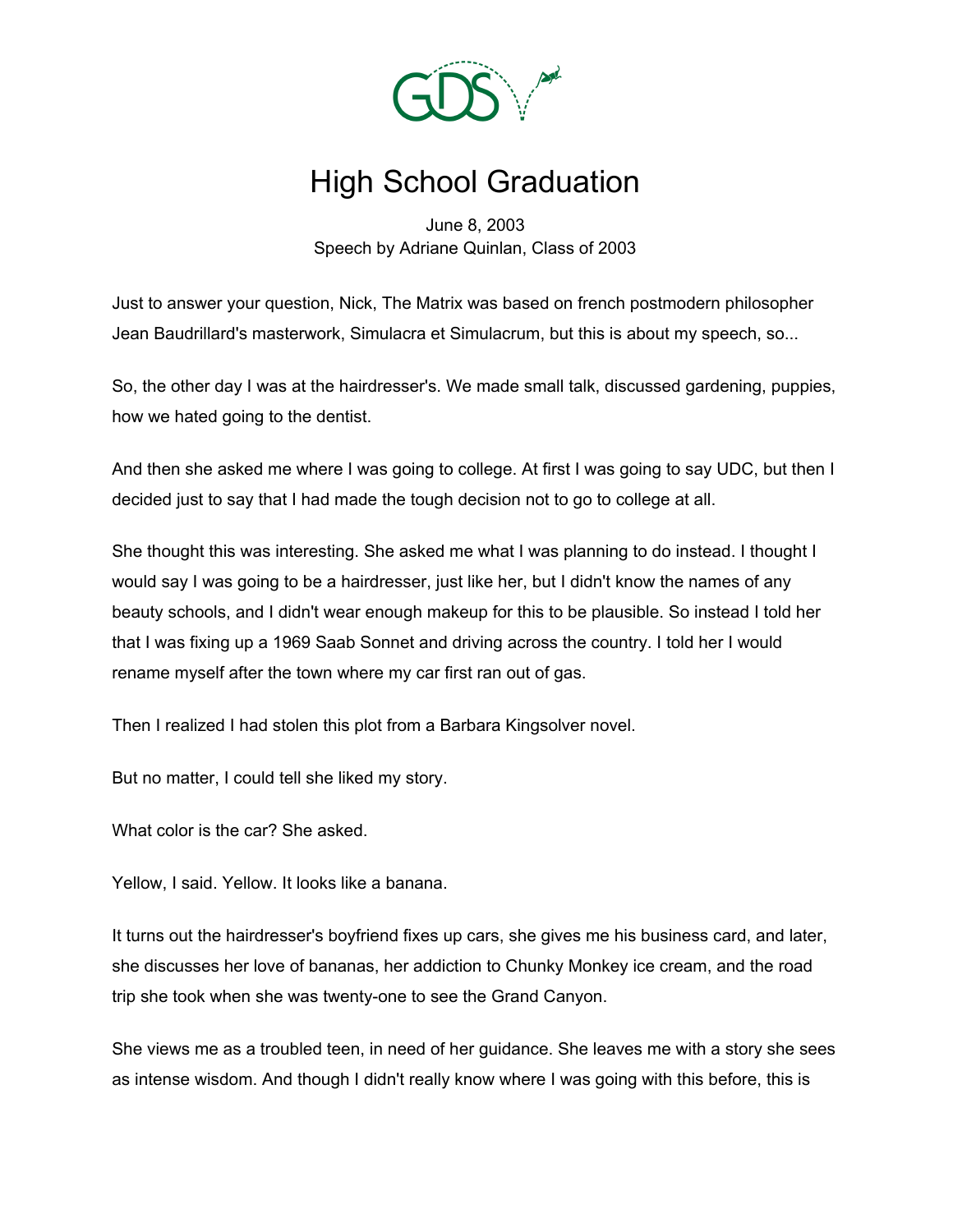exactly what I wanted. She tells me, don't leave too quickly. She tells me that high school was the best four years of her life. She tells me that each year of her life has been worse than the last. She tells me about gas prices, phone bills, her backlog of boyfriends and her struggling sister. She tells me that I should be cautious, that I shouldn't forget my parents and I can never forget my friends.

I tell her I don't have any friends.

This is also a lie. But she frowns and tells me if I cheer up they'll come running. She tells me to drive by the salon in my banana car when it's all fixed up.

Somewhere she knows I'll never do this.

Yet throughout high school, I've just keep thinking of this thing I read a few years ago, that when Joyce Johnson was in school, she took a creative writing course. On the first day, the professor asked his students to raise their hands if they wanted to become professional, published writers. Everyone in the room raised their hand.

Then he asked why anyone raising their hand was in this classroom at all, instead of hopping trains to Mexico, instead of really living.

Sometimes I flirt with the idea of leaving, but people like me don't want things to happen to them anyway.

It's easier to go along with the flow, to go through high school without ever really knowing why.

But there will be no Saab Sonnets, no road trips, and no train hopping, unless it's some sort of new, posh outdoor excursion program we'll embark on this summer. Most of us are just graduating to bigger, different versions of high school. GDS hasn't really taught us to be that creative or that original.

So what have we learned?

What have we been doing for the past half a year with the ten thousand dollars our parents shelled out?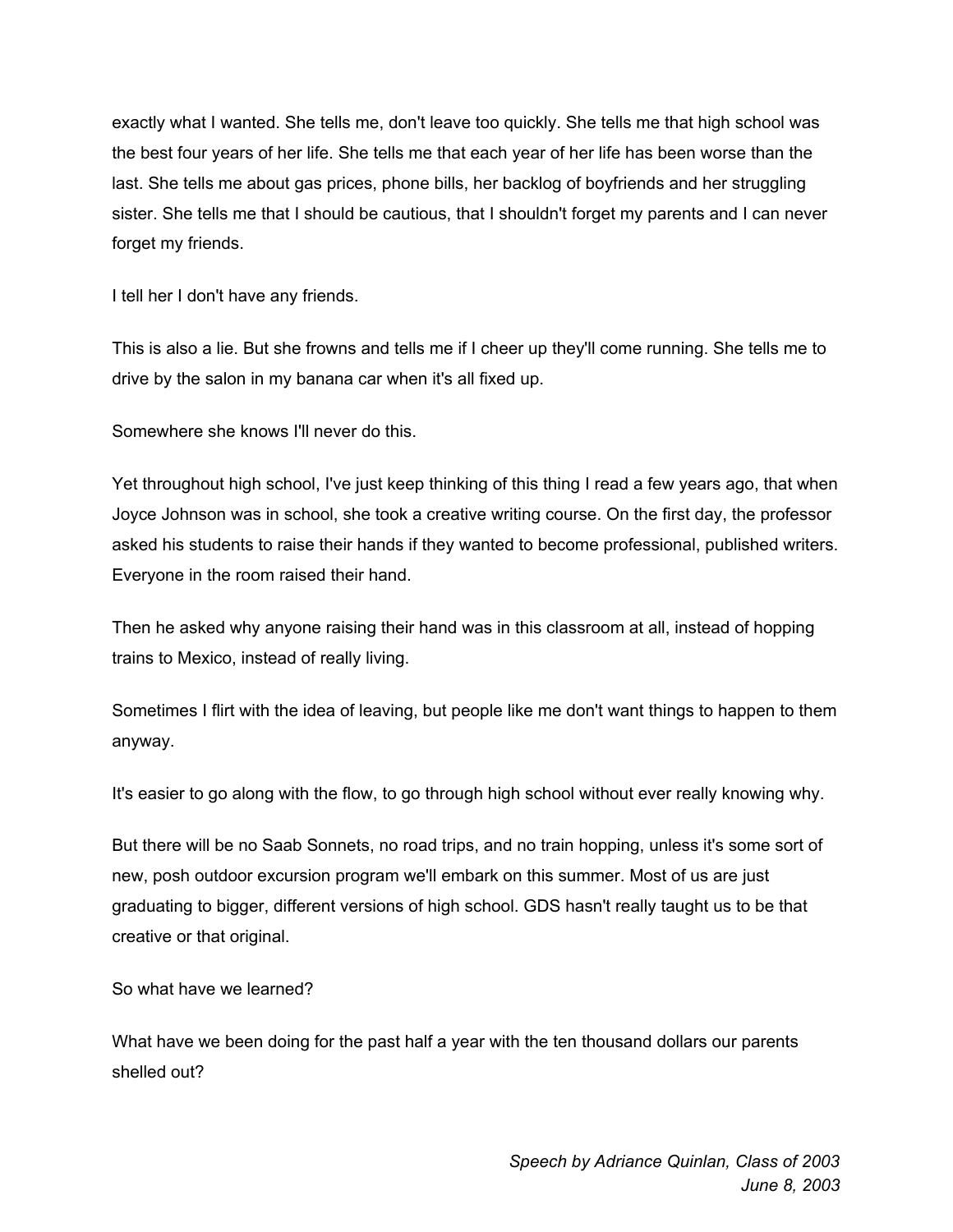I'll tell you what we've been doing: Nothing. We've been stuck in a sort of "nothing purgatory" - a shifty period of months where we used only the past or future tense. And through this period, we've been waiting for letters from colleges, waiting for classes to end, waiting for this slip of a diploma, this day, this minute. We've been blocking out the days in the little calendars at the backs of our hoppers every first period with that black sharpie. But this is that last day. This is now.

But I have to admit I never expected the year to end this way.

Some of you may remember an emergency meeting held earlier in the year concerning the school's response to a terrorist attack.

Others of you may not remember it. You may have been in the alley or asleep on the couches in the Tenley Starbucks. The rest of you will recall Paul's bone-chilling sermon.

In the event of biological warfare or a nuclear holocaust, Paul proclaimed that our lives would be entrusted to the construction club - whose duty it was to seal us from our fate by duct taping windows and blocking doors with pillow polo sticks. While our destiny would be in the hands of the men's baseball team, who would retrieve supplies from the stairwell while the track team watched.

Then we were to fall back to the gym, where we would wait out the years. After a few months spent eating protein bars, the survivors would tunnel under Davenport Street and loot the dusty aisles of our beloved Safeway. I imagined a sort of post-apocalyptic scenario - pale, thin seniors, dressed in ragged P.E. uniforms, munching on freshmen and inevitably breeding a race in which they could instill a "lifelong love of learning."

GDS would finally meet its goal of having constant town meetings, while simultaneously taking over the world.

And yet what interested me most about this speech, was that not only could those separated from this loving community never return to the building, but those trapped inside could never leave. We could never escape GDS.

Today marks our escape, and for those of you - those lifers - who have been here for something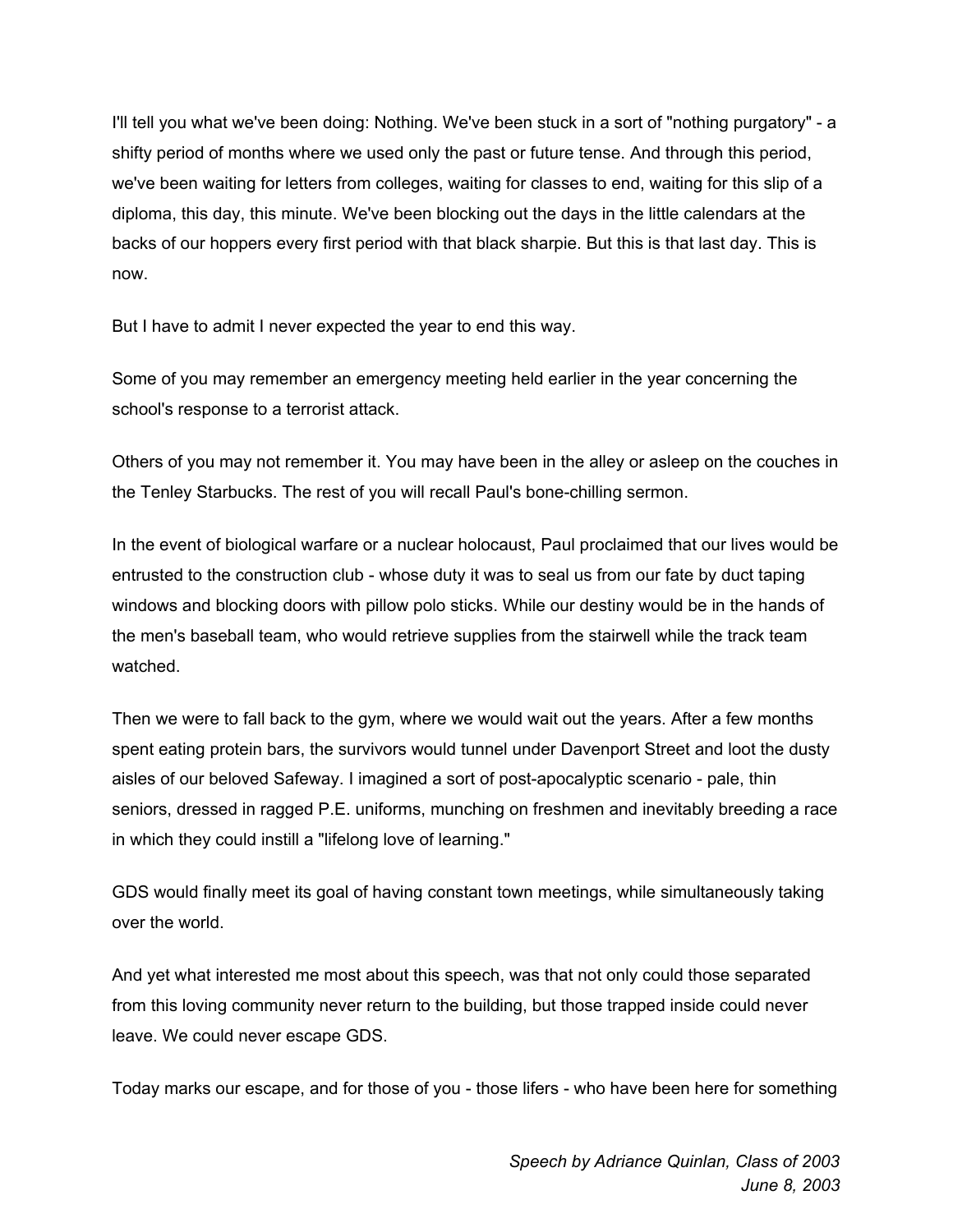absurd like thirteen years, today is a bittersweet finale.

But I get the general feeling from my classmates that we all are dying to leave. We avoid the campus like seniors avoiding English teachers the week before papers are due, we don't even want to come back to play a prank - it's just simply not worth the pain and effort.

And if we cannot possibly imagine the idea of never escaping, if we can't possibly imagine ever going back to school, ever trying to do anything intellectual or even meaningful, then when will we change?

When will I have one of those midlife crisis makeovers, so I can come back and impress all my high school friends? When will I audition for a WB show centered around my dream high school reunion? And when will I start caring about these years, when will I begin reforming them into a perfect, nostalgic childhood?

Will we come back to the reunions older, richer, and fatter? Will we arrive fashionably late, our helicopter landing on the helipad that was recently constructed over the fourth floor pool, emerging from the cockpit with a trophy wife on one arm? Will we return as world-weary misanthropes? Or will we live in Potomac and have obnoxious pseudo-bohemian children like ourselves who we'll pimp through the college process? And if we look at the odds, in five years, one of us will inevitably be dead. Who will it be? I'm curious.

And maybe that's what I have in common with my hairdresser - that we're both looking forward to our high school reunions, though for different reasons.

And now that we're graduating, should we be hopping trains to Mexico, should we be embarking on road trips, getting our white dresses dirty, changing our lives and really living?

Or should we have left a long time ago?

What did we do for four years?

When we were told our graduation year back in 1998, 2003 was still being used in sci-fi movies. Was this really a waste of time?